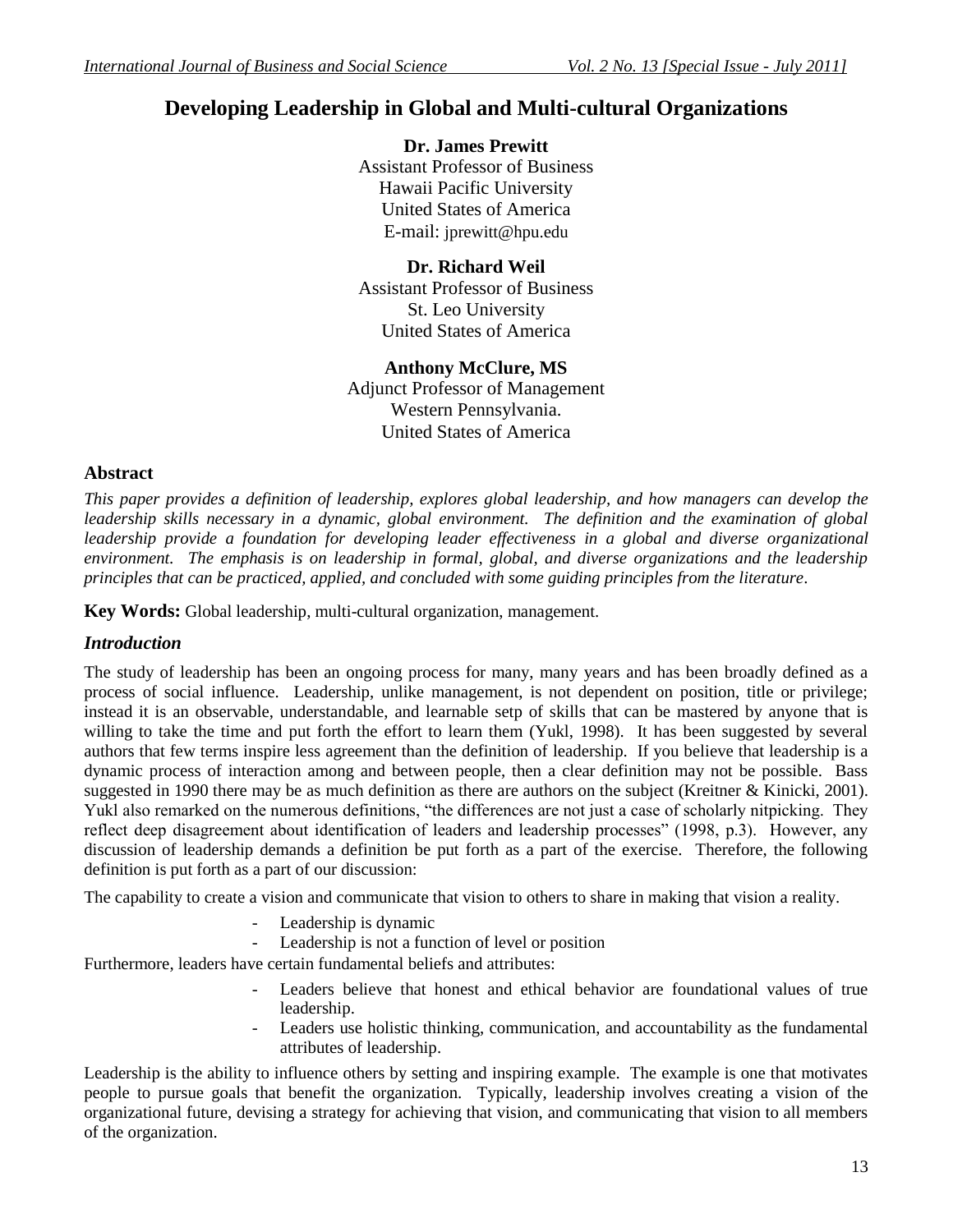When the vision is communicated, the leader must ensure the vision is clear so that everyone within the organization understands it. Global leadership also entails providing an atmosphere that will encourage and stimulate people to surmount obstacles (Kouzes & Posner, 1995). Debate has been raging in the popular management literature concerning whether leading and managing are different behaviors. They are different behaviors. One of the major differences between leaders and managers is the ability to influence change. Managers maintain the direction and oversee processes. Managers create stability. Leaders create change and set the direction. A leader can take people and an organization in a new direction with their leadership abilities.

Organizational members are looking to the leadership to communicate, collaborate, and to set the course for the organization. Leaders use their collaboration and communication skills and abilities to gain the trust of people and through their actions, he or she gains influence. It is the ability to influence others that gives a leader his or her power. It is the leader that creates the vision and uses their influence with others to make the vision a reality. Without the leader setting the course and navigating through those bumps and dips that occur, the organization may be headed for a crash. Hard work and talent will only take you and your organization so far. A lack of leadership stifles any further progress.

## *Literature Review*

## **Developing a Global Leadership Model**

Globalization has seemingly overwhelmed many organizations and leaders within them because of the rapid pace and lack of training many leaders have had on dealing with and understanding the various communities across the globe. Many organizations spend more time and resources providing employees training on new equipment and software than developing managerial and leadership skills. This occurs many times in spite of the discussion that visionary leadership is what is needed to compete, succeed, and to continue to grow as an organization in our global world. Another reason may be due to the fact that until very recently, global business was considered the purview of a few large businesses and as a sideline for the few others that participated in this area. Morrison (2000) uses these reasons for developing a model of global leadership and the competencies that are required to successfully implement the leadership model.

Morrison (2000) points out that global leadership models must draw from many academic disciplines to be able to understand and appreciate the business environment across the globe. By using a multi-disciplinary approach, leaders are able to understand the communities where the organization is present and have the ability to work with and motivate people in the different cultures. The model also points out that domestic leadership models that work in a particular country will not always work in the global environment (Morrison, 2000). Within the United States, the concept of long-term efficiencies are common in leadership. The exploitation of short-term inefficiencies is not always congruent with the culture and the realities in the global marketplace, so there must be new ways of looking at leadership within the context of organizational goals and global realities.

The central point of Morrison's (2000) article is that to develop a workable and realistic model for global leadership, the organization must understand how the model should be structured so as to take into account the need for culture, global strategy, and the development of leadership competencies that are needed to move the organization forward in a competitive manner. To be able to provide training to provide training for leaders in global leadership competencies for the future utilizing a generalized model of global leadership, the organization must ensure there are people within the organization that have the knowledge, skills, and abilities to teach and train on this multi-disciplinary approach.

Without having these trained people, it may be difficult – if not impossible – to imbue the organization with the competencies because there will be a serious lack of credibility within the organization for the trainer(s) and the program.While it is important that an organization develop a global leadership model that works for them, various organizations must work together to develop a universally applicable leadership model that is separate from the internal model that works just within that particular organization (Morrison, 2000). By creating this global leadership model, all organizations can change the model to meet their needs and assist to integrate their organization into the global economy while at the same time helping to meet all the organizational goals for a particular company. There also needs to be a specific component that addresses the importance of culture on the leadership model and the practice of leadership within the global environment. By addressing the cultural component of leadership, leaders will be able to understand and apply difference culturally relevant leadership behaviors and skills (Morrison, 2000).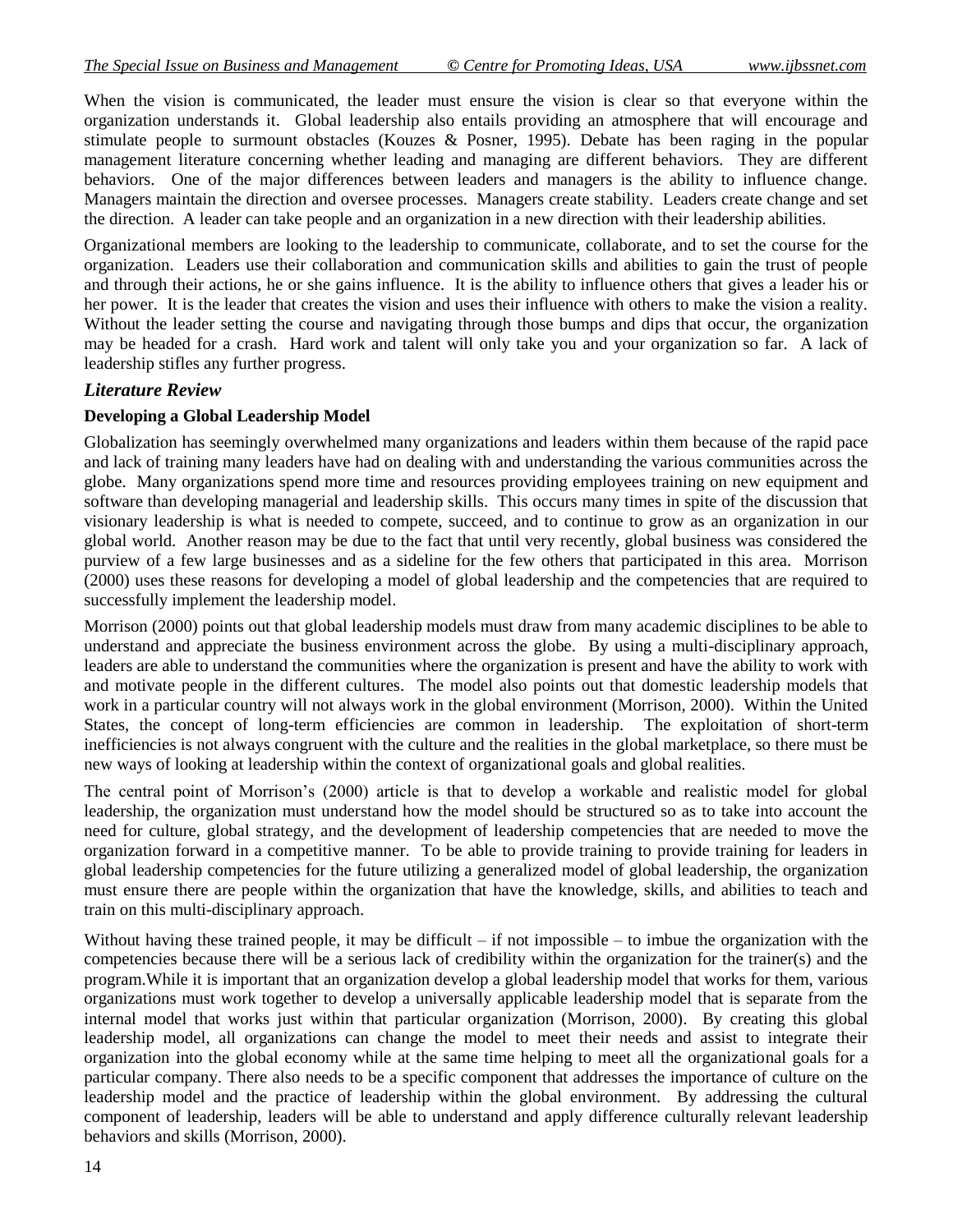By addressing the cultural element organizations can determine if they are strong or weak in the areas that deal with local and regional cultures throughout the globe. By understanding these aspects, an organization will be able to have a seamless integration with strategic partners or communities throughout the world without the enormous pressure to accomplish this integration without the knowledge of how to accomplish the goals.

#### **Exploring a Taxonomy of Global Leadership Competencies and Meta-competencies**

Tubbs and Schultz (2006) make the argument that there is nothing more important than to define and describe the competencies that make-up leadership within global organization. These competencies need to be defined and described so that organizations can ensure they are taught throughout the organization so as to help achieve the strategic goals that move the organization forward within the industrial sector.The self-confidence of the leader is something that is paramount in the area of personality that must be taken into account when it comes to leadership competencies. Self-confidence coupled with the individual's locus of control form the basis of enhancing the leaders work performance and motivation while at the same time creating higher job expectations (Tubbs & Schulz, 206). While these personality components are important, they are characteristics that are set in the formative years of the leader and cannot be easily changed when the leader enters the workforce (Tubbs & Schulz).

Conversely ethics or values can be taught and refined as the leader grows. Each organization has different values and ethics that must be adhered to and these must be taught by each organization so that the leader can conform and adapt to the expectations or the organization and the industry. Tubbs and Schulz (2006) point out that organizations that have leaders who adhere and demonstrate a strong set of ethics and values will succeed over the long-term in various environments. While ethics can be taught, it is easier for a leader to change their behaviors than for them to change their ethical beliefs and values (Tubbs & Schulz). The leader must also have and demonstrate competencies in the areas that are essential for the survival and growth of the organization. Some of these competencies include innovation and creativity; communication skills; change management; and a holistic understanding of the organization and its internal and external environments (Tubbs & Schulz, 2006). All of these are important competencies, but the leader must demonstrate competence in the holistic understanding of the internal and external environments, if not, the leader does not have the ability to lead and guide the organization to the attainment of future strategic goals in addition to impeding the organization's ability to compete in a global marketplace.

Tubbs and Schulz (2006) suggest that practitioners and professors of leadership must understand and be able to teach and apply a well-defined set of competencies to their employees or students. Without this well-defined set of competencies there can may be some growth in the area of leadership, but it will be hit and miss at best. With competencies there can be learning and application in a systematic way that leads to meeting and exceeding organizational goals (Tubbs & Schulz).

#### **Global Leadership Competencies: A Review and Discussion**

Jokinen (2005) discusses how by increasing the understanding of globalization and the interrelatedness that accompanies that interconnectedness allows leaders to be able to change the organization to meet any challenges the organization may encounter. The competencies that should be taught and inculcated within the organization must be directly related to their global business strategy (Jokinen). The organization needs to have a framework within which to look at the organizational strategy so the competencies can be taught throughout the organization. Without a meta-framework, any organization will not have the ability to coherently analyze the strategies and then place the learning in the context of a holistic system for teaching.

Competencies have been defined in the past as either behavioral, personality, values and knowledge as the framework to teach and study the core global leadership competencies (Jokinen, 2005). Jokinen sees the competencies as being "those universal qualities that allow individuals to perform their job outside their own national as well as organization culture" (p. 201). By using this approach there is a synergy that results and allows the leaders the the organization to focus on areas that are analogous across the competencies, thus allowing for a systematic integration of the competencies that allows for the implementation and training these areas.

Jokinen (2005) identifies three areas of core global leadership competencies that must be addressed and studied: behavioral, cognitive, and core competencies. Jokinen suggests the core competencies of self-awareness, inquisitiveness, and personal transformation as the driving factors in the study and practice of global leadership.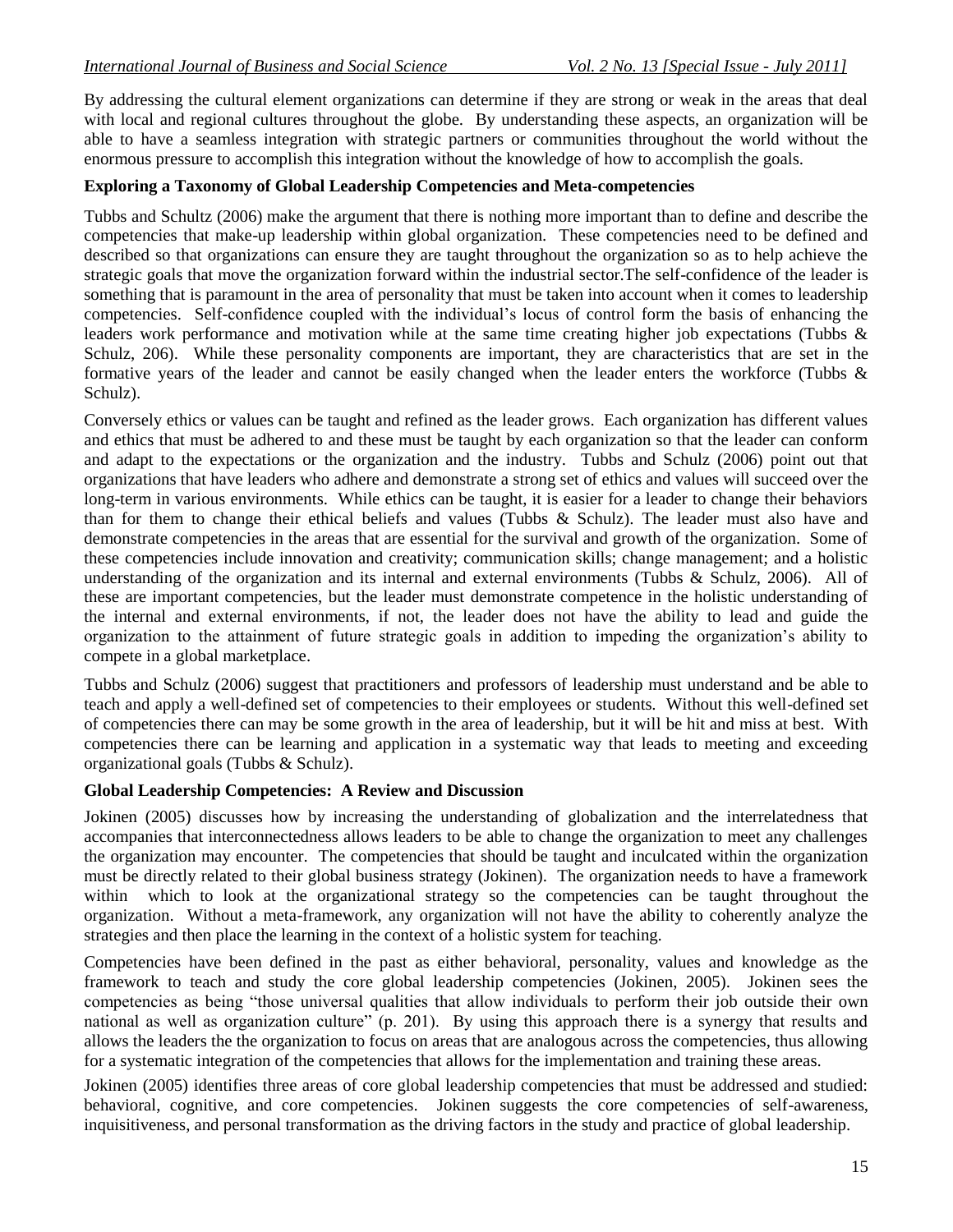These core competencies are viewed as the forces that move the other two compentcy areas of behavior and cognitive. The core competencies all stress the importance of continuous learning the application of the knowledge that was learned.

By having these core competencies it allows the leader to build upon them to go further in the global environment because there is an integrative framework that views global leadership as a holistic experience that integrates more than just the competencies that are required for the position. Jokinen (2005) suggests that when utilizing this framework the leader or the organization needs to focus more on education and learning that helps to acquire the global leadership skills needed than to focus on quantitatively attempting to measure and assess the competencies as they are acquired.

### **Identifying Global Leadership Competencies: An Exploratory Study**

Bueno and Tubbs (2004) discuss how that global leadership competencies are acquired over the long-term and if these competences can be identified, then the timeline for acquiring these competencies can be greatly reduced if they are taught and understood in a framework that is in a knowable progression. The global leadership competency areas that are described by Bueno and Tubbs are behavioral, cognitive, and attitudinal.

The global leadership competencies that were discussed came into light via discussions and interviews held with executives in global organizations. By using this methodology, the authors were able to define the competencies that were of consequence and of the most significance to the organization. The authors discuss how their study could be limited applicability within academia and the business world because of the small sample size. This limitation is only heightened by the fact that of the executivies that were interviewed, well over three-fourths of the interviewees were from the same general geographic area of the world, thus further limiting the applicability of the study and possibly rendering the findings moot.

## **Global Leadership Capability: An Asian-Pacific Perspective**

Leadership styles and actions differ across cultural and organizational boundaries and because of huge differences, there needs to be leadership abilities and knowledge that move across the cultural and organizational boundaries to assist in growing the organization. For this and other reasons Carey, Newman, and McDonough (2004) posit the idea that there needs to be a global leadership model that allows leaders to address the needs and issues in whichever culture they are operating at present. This global leadership capability is behaviorally based and is a mixture of varied cultural competencies as well as leadership skills (Carey, et al).

The changes that have occurred in technology and telecommunications have changed organizational and economic spatiality has drivien the dire need for a set of global leadership competencies because these changes all an organization to create a span of control that covers the world and also gives the organization the ability to operate worldwide in real-time without the lag that was present in the previous decades. Before a leader can operate in this environment they must first be able to understand the differences in the disparate community cultures and be able to adapt to those different cultures.

The authors discuss how the Asian culture is vastly different from the typical Western culture and leader'smust be able to understand these differences before they can lead people in these regions (Carey, et al., 2004). There are many different mythos that may lead to misunderstandings and misperceptions when it comes to global leadership competencies due to the fact that cultures are far from being simplistic. The different cultures are very dynamic and complicated and, at times, very contradictory in what they believe and the way each operates (Carey, et al., 2004).

Carey, et al. (2004) base their global leadership competencies on a more collaborative and flexible form of inclusive leadership while discounting the ideas of competence as it relates to the specific job. The authors make a distinction between leaders and managers and lead the reader to believe the two areas are not compatible, thus leading one to the assumption that a person can only be a leader or a manager instead of being both at the same time (Carey, et al.). The authors base their global leadership competencies almost exclusively on trust and values and place all other competencies in a secondary position to this. While there may be validity in this position, it does cause issues when looked at holistically in light of a global organization. If the leader is honest, then a trustbased relationship may be developed and nurtured; however, if the leader is honest but does not possess the knowledge, skills, or abilities to make the necessary decision or communicate effectively with employees, then the organization will be unable to meet the goals of growth and continued profit.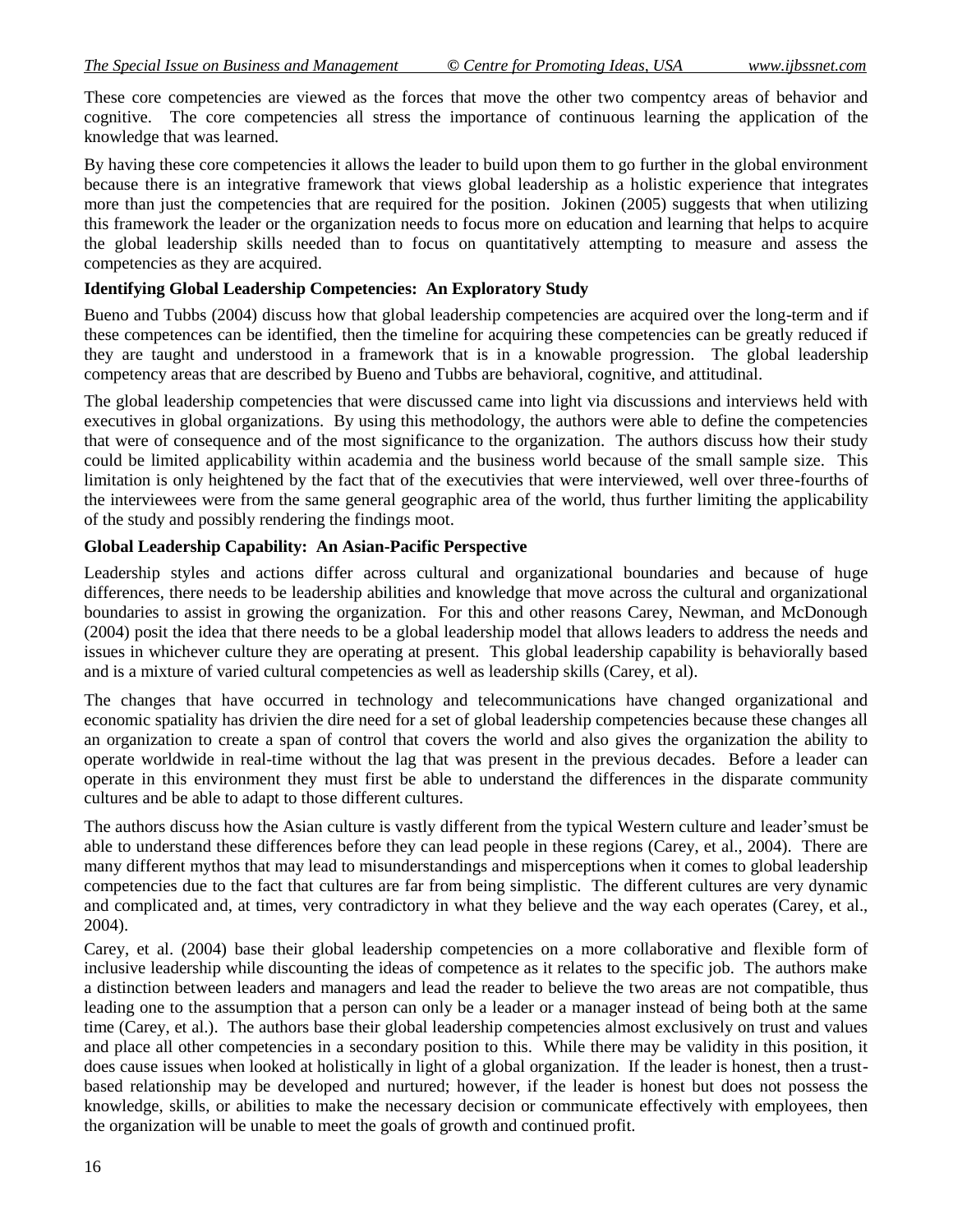As the interconnectedness of global organizations amplify and the pace of change increases, the idea of flexibility comes to the fore and makes it very important part of the global leadership competencies. Without flexibility, the leader is unable to change and move towards the future. When leaders and organizations implement global leadership competencies, the organizations ability to cross geographic and cultural boundaries increases exponentially while giving the organization and the leaders the flexibility to meet challenges as they occur (Carey, et al., 2004). By having, understanding, and utilizing global leadership competencies the leader will be able to be more effective because of the comprehensive mindset that is endemic to all global leadership competencies.

### **Leading Across Cultures: Attachment Style Influences**

Leading across cultural divides around the globe requires the leader and the organization possess specific knowledge, skills, and abilities that include technical and organizational knowledge and particular interpersonal skills (Manning, 2003). According to Manning, the most important skill that leaders need in a global leadership environment is that skill termed relationship competence. This skill of relationship competence is one where the best in people are brought out and where trust is build through connections (Manning). Developing relationships is not an easy task. The leader must be approachable and sometimes, the leader must listen more than anything else. It is through listening that the leader is able to discover much about an individual and establish a relationship with that individual. Leadership is about relationships and cultivating those relationships.

By utilizing attachment theory, the organization is able to utilize previously gained experiences to analyze the business environment with an optimism that allows the organization to grow (Manning, 2003). It also suggests that an organization would be able to ascertain which organizational leaders are secure, thus finding leaders that are able to be more relationship-oriented instead of the typical task-oriented leader (Manning). Manning holds that organizations are too attached to sending leaders into a global environment that are technical and organizational experts instead of people that are experts in interpersonal relationships. By utilizing numerous assessments and tools, organizations can evaluate the cultural sensitivity of leaders before they are sent on international assignments, thus the organization is able to provide these leaders the needed training, development, and educational opportunities so the individual can operate in and be sensitive to the local culture of the community and the employees (Morrison).

By identifying leaders that will be interacting with international communities and employees early, an organization will be able to provide training that keeps the leader from shutting themselves off from the rest of the employees and acting with a heavy hand (Morrison, 2000). By training these leaders, the organization will be able to have a direct impact on their international operations through the inculcation of behaviorally based training that allows the leader to understand the impact of actions in relation to the local culture of the community and the employees. This will allow the leader to interact with the community and motivate the employees with relevant rewards instead of insulting them by trying to use motivation techniques that worked in the home country.

#### **The Women's Global Leadership Forum: Enhancing One Company's Global Leadership Capability**

Global and domestic leadership are not the same due to the fact that an organization and country are not separated from the world community by time and space as in decades past. The contributions of women as global leaders is increasing because of the inclusion of women in the workforce and their constant moving up the corporate ladder to leadership positions in multinational organizations (Adler, Brody, & Osland, 2000).

Organizations that have a set of global leadership competencies must inculcate the employees with a mindset that includes a culture of meritocracy which promotes and utilizes the best within the organization, male or female, and moves even further away from the previous mindset of a male only or male dominated workforce (Adler et al., 2000). By moving away from this mindset, organizations are able to use and make the most of women throughout the world which brings in more and varied experiences and opinions to help the organization meet their goals. In a survey that was administer by Alder et al, women executives bring to the fore the importance of ensuring that relationships are made and maintained within the various global communities (Adler et al.). This is just as important as the abilities that are needed within the organization to understand finance and the industrial operations of the organization.

The authors concluded that the only way to increase the global leadership competencies within an organization is by enhancing the individual's knowledge, skills and abilities through education and training (Adler et al., 2000). Alder, et al. break this training and education down into three separate categories that lead to understanding and utilizing global leadership competencies.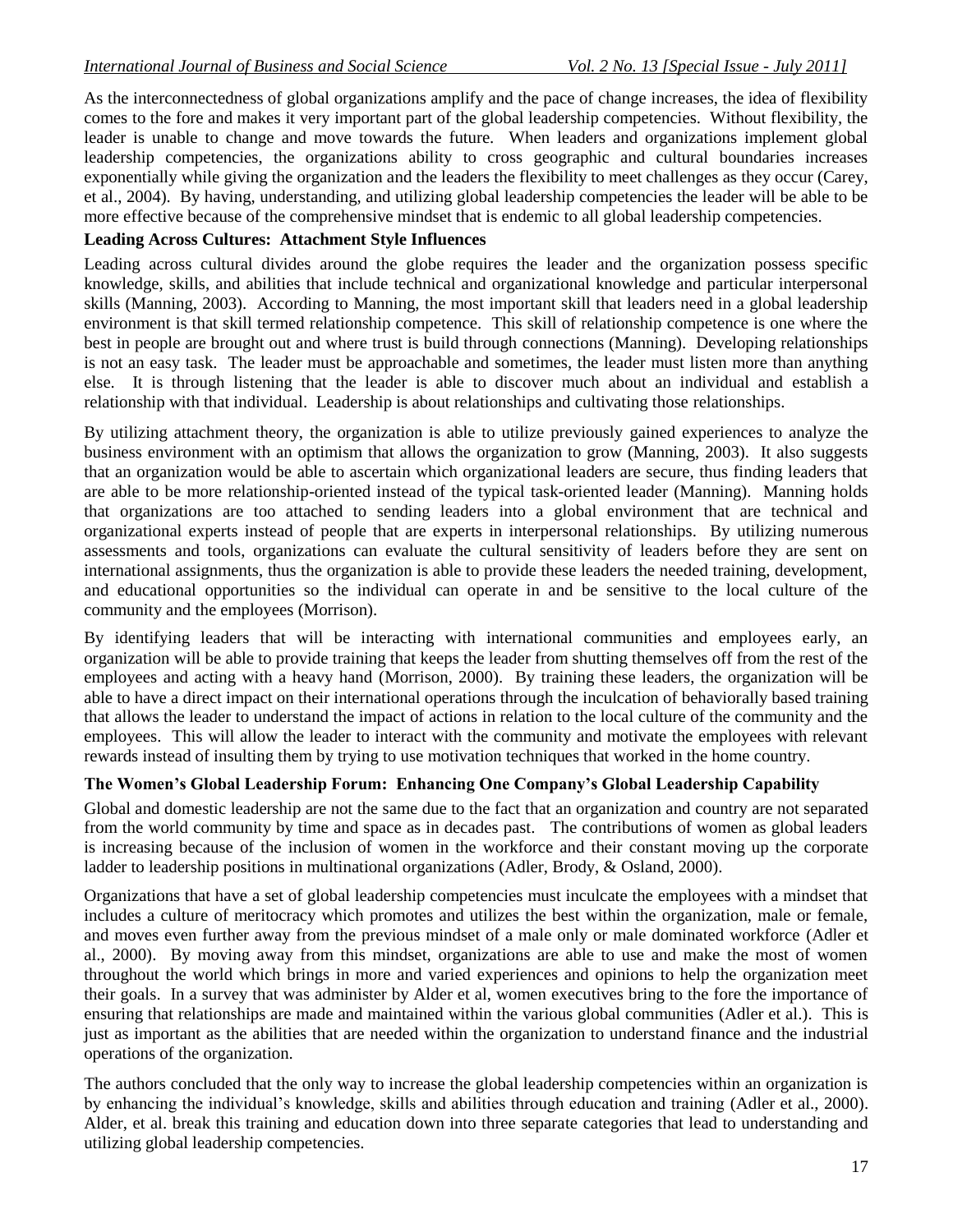The three categories are the power to, the power with, and the power within (Adler et al.). Each of these areas helps the leader and the organization understand and work with an international community and help achieve and exceed the organizational goals.The power to competency assists the leader to understand where they are going and have a vision where they and the organization are going in the future and how it can be achieved (Adler, et al., 2000). The power with competency gives the leader and the organization the knowledge, skills, and abilities that are needed to work with and understand people from many different cultures (Adler, et al.). The power with includes the skills of communication, negotiating, and teamwork. These skills are built upon with the power within which is where the leader understands their power within the organization comes not from the organization but from their deeply held values and ethics which contribute to the organizational growth (Adler, et al.).

Global leadership competencies can be increased within organizations by establishing a network where women are able share experiences and skills with other women, thus helping the organization to increase their organizational learning and utilize the expertise that is held within their confines (Adler et al., 2000). This type of network or forum allows women to understand the impact that women have as leaders and the commonality that is held by women across the world and how this affects their leadership and the organization. Adler et al (2000) postulate that women can be brought into leadership positions by teaching them global leadership competencies through a system that utilizes career development, diversity and work/life balance to help achieve organizational goals. By utilizing this systematic training, women are able to gain the knowledge, skills and abilities needed to lead organizations in a global environment which will lead to greater growth and added revenues because the organization is utilizing the unique experiences of women in the workforce (Adler et al.). Discussion.

#### *Women as Leaders*

The number of women in leadership positions has increased steadily since 1970. Women occupy slightly over 25 percent of the supervisory position in U.S. industry and just 11 percent of senior executive positions, although they represent 51 percent of the world population (Sellers, 1999). Research indicates that men's attitudes toward women in the workplace are gradually changing as more women enter the workforce and assume leadership positions within global organizations. Studies show, however, that both men and women executives believe women have to be exceptional to succeed in the business world. Women leaders still face disadvantages in business and feel they must work harder than men to succeed (Rosener, 1990).

In the past, successful leaders have been associated with stereotypical masculine attributes such as competitiveness, task orientation, and willingness to take risks. Recent studies, however, show that female middle and top-level executives no longer equate successful leadership with these masculine attributes. Experienced female managers show no differences in leadership ability from their experienced male counterparts. Both groups possess a high need for achievement and power, and both demonstrate assertiveness, self-reliance, risk taking, and other traits and behaviors associated with leadership. Once men and women have established themselves as leaders in organizations, women do not behave differently than men (Powell, 1990). However, a trend exists of more women making their way to the top who are not only adopting styles and attitudes they have developed from their experiences as women (Parry, 2000). Generally, women are more likely to use behaviors that are associated with transformational leadership, such as reliance on expertise, charisma, and interpersonal skills. Men, on the other hand are more likely to be directive in their approach to leadership within the organization (Parry).

#### **A New Model of Leadership**

All of the leadership models that are discussed in the academic literature offer important knowledge about leadership. By combining many of the concepts, including women as leaders into a new framework or model, insights can be offered into successful leadership. This model would need to be based on three very important areas that are endemic to leadership. Those areas are competence, character, and community.The essence of strategic planning is execution and the essence of execution is leadership. Without leadership, there is no guiding light to assist any member of the organization to reach the goals and objectives set for the group. For any organization, whether it is public, private, for-profit, or non-profit, to be successful in its pursuit of its goals and objectives, leadership is essential. The members of the organization (community) are looking to the leaders to communicate, collaborate, and to set the course for the organization. Without the leadership setting the course and navigating through those bumps and dips that occur (competence), the organization will find its progress inhibited.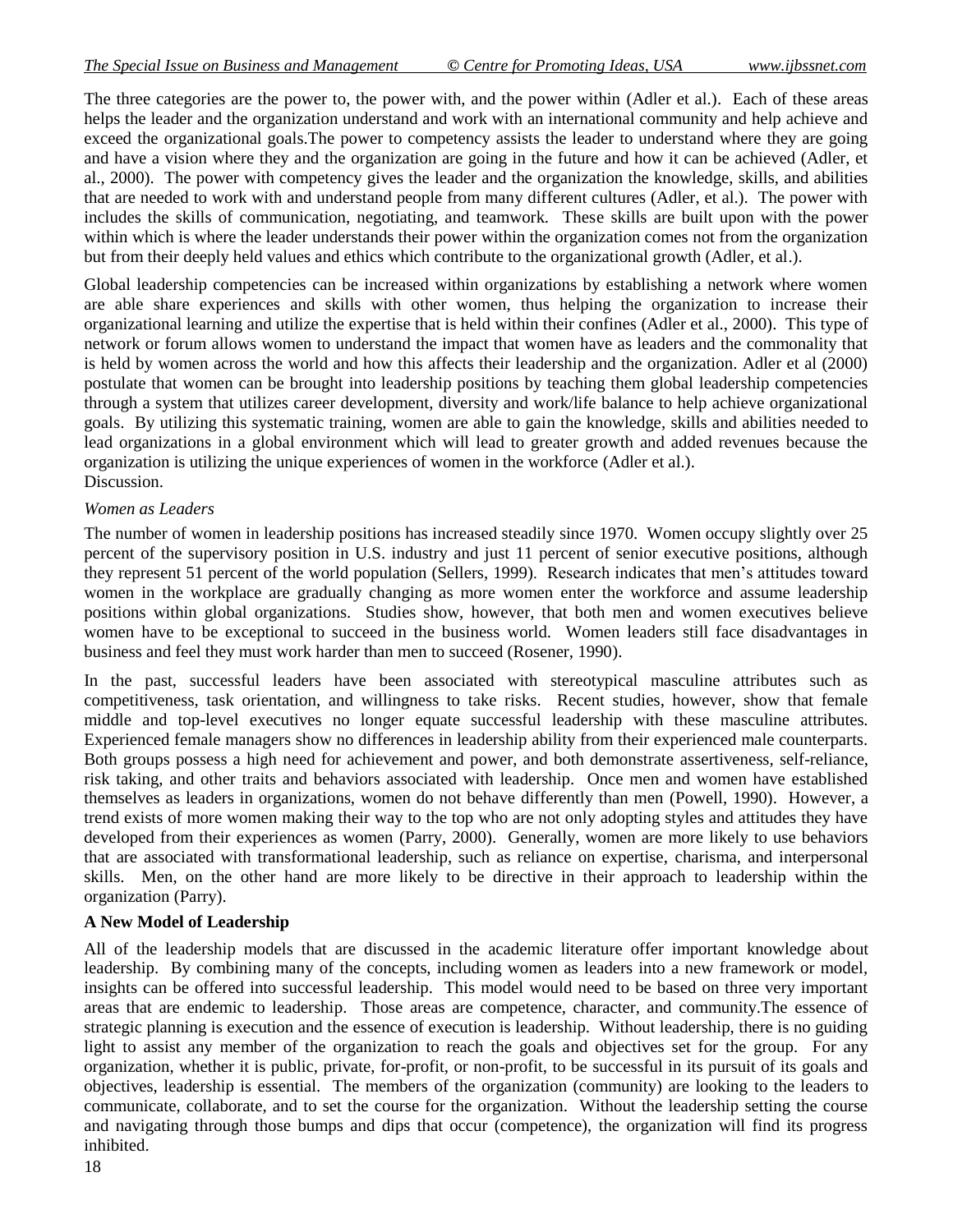One of the major differences between leaders and managers is the ability to influence change. Managers maintain the direction and oversee processes. Managers create stability. Leaders create change and set the direction. Good leaders can take an organization in a new direction with their leadership abilities.Character refers to the values and behaviors that are exhibited by the leader which inspires trust, commitment and followership (Sosik & Megerian, 1999). These things are essential for any global organization to achieve its mission. Characteristics such as integrity, honesty, high ethical standards, courage, discipline, and persistence are the foundations for the leader's character.

If a global leader has the characteristics combined with the previously discussed competencies, the leader has the opportunity to earn the trust of the people within the organization and will set the example of the behaviors that are needed for the success of the organization (Hanson, 2002).The result of the combination of character and competence will be a vibrant organizational community that is healthy and inspiring. The atmosphere within a healthy, vibrant organization community will instill in the people that work in the organization a sense of followership where they work together to achieve the organizations goals and fulfill the mission and vision for the organization. When the organizational leaders apply this concept of community outside the organization, it will build strong and positive ties between the organization and the external community, upon which the organization depends for customers, employees, and healthy economic conditions.

## *Conclusion*

With ever increasing globalization and change, leaders will be challenged to manage relationships more than in the past. This will include the ability to interact effectively with diversity of partners and other businesses and within the larger context of differing cultures. Predictions are that the total trade between countries will exceed the total value of trade within countries by the year 2015 (Thaler-Carter, 2000). This will truly require global leaders. As we have discussed in this paper, the changing global environment is likely to continue to stimulate the transformation and revitalization of public and private institutions. Small as well as large U.S. corporations recognize they will have to change in order to compete in the global marketplace. They have embarked on programs of extensive change that must be accomplished in short periods of time. Such transformations require a new set of leadership skills and a good working definition of leadership.

It is clear that the successful leader of the twenty-first century will be one who promotes leadership development and encourages workers to assume his or her role as a leader. Individuals working in twenty-first century global organizations must be innovative and creative, practice continuous learning, have values that especially include integrity, have a personal vision, be in charge of their own careers, motivate from within, plan, communicate, and seek harmonious relationships with stakeholders.